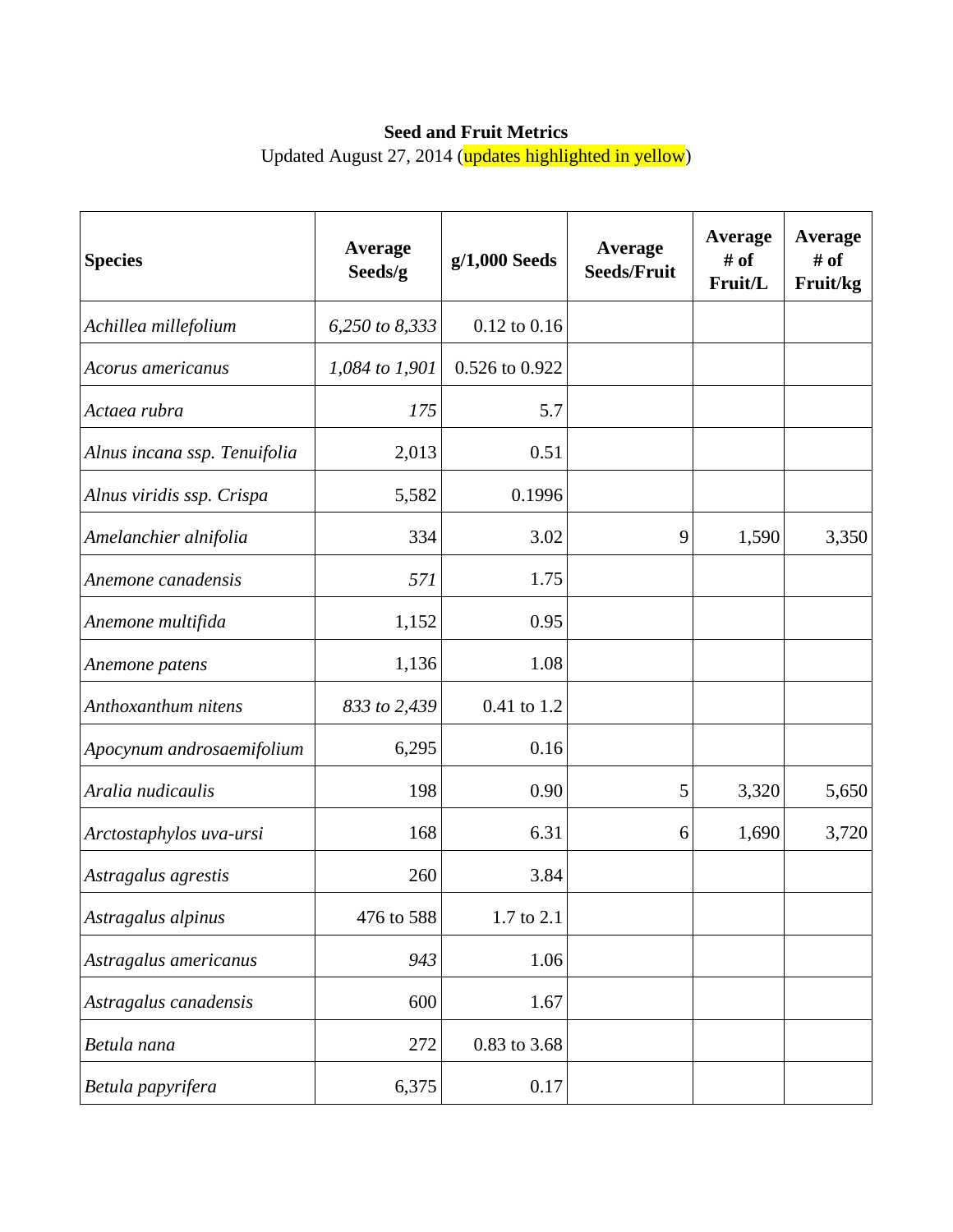| <b>Species</b>                     | Average<br>Seeds/g    | g/1,000 Seeds    | <b>Average</b><br><b>Seeds/Fruit</b> | Average<br># of<br>Fruit/L | <b>Average</b><br># of<br>Fruit/kg |
|------------------------------------|-----------------------|------------------|--------------------------------------|----------------------------|------------------------------------|
| <b>Bromus</b> ciliatus             | 306 to 547            | 0.33 to $1.75$   |                                      |                            |                                    |
| Calamagrostis stricta              | 4,500 to 31,250       | 0.032 to 0.22    |                                      |                            |                                    |
| Campanula rotundifolia             | 31,810                | 0.03             |                                      |                            |                                    |
| Castilleja miniata                 |                       |                  |                                      |                            |                                    |
| Castilleja raupii                  | 13,970                | 0.07             |                                      |                            |                                    |
| Cornus canadensis                  | 151                   | 6.65             | 1                                    | 2,780                      | 7,890                              |
| Cornus sericea ssp. Sericea        | 38                    | 26.71            | 1                                    | 2,460                      | 4,900                              |
| Corydalis aurea                    | 917                   | 1.09             |                                      |                            |                                    |
| Corylus cornuta                    | 1.2                   | 833              |                                      |                            |                                    |
| Cypripedium acaule                 | 333,333               | 0.0030           | $14,000$ to<br>54,000                |                            |                                    |
| Dasiphora fruticosa                | 5,353                 | 0.20             |                                      |                            |                                    |
| Deschampsia caespitosa             | 1,111 to <b>5,510</b> | $0.5$ to $0.9$   |                                      |                            |                                    |
| Draba nemorosa                     | 33,333                | 0.03             |                                      |                            |                                    |
| Drosera rotundifolia               | 50,000                | 0.02             |                                      |                            |                                    |
| Eleocharis acicularis              | 22,727                | 0.044            |                                      |                            |                                    |
| Eleocharis palustris               | 1,315                 | 0.76             |                                      |                            |                                    |
| Fragaria virginiana ssp.<br>Glauca | 2,598                 | 0.39             | 35                                   | 2,370                      | 3,940                              |
| Galium boreale                     | 2,469                 | $0.405$ to $0.6$ |                                      |                            |                                    |
| Geranium bicknellii                | 543                   | 1.84             |                                      |                            |                                    |
| Geum rivale                        | 880                   | 1.01             | 100 to 150                           |                            |                                    |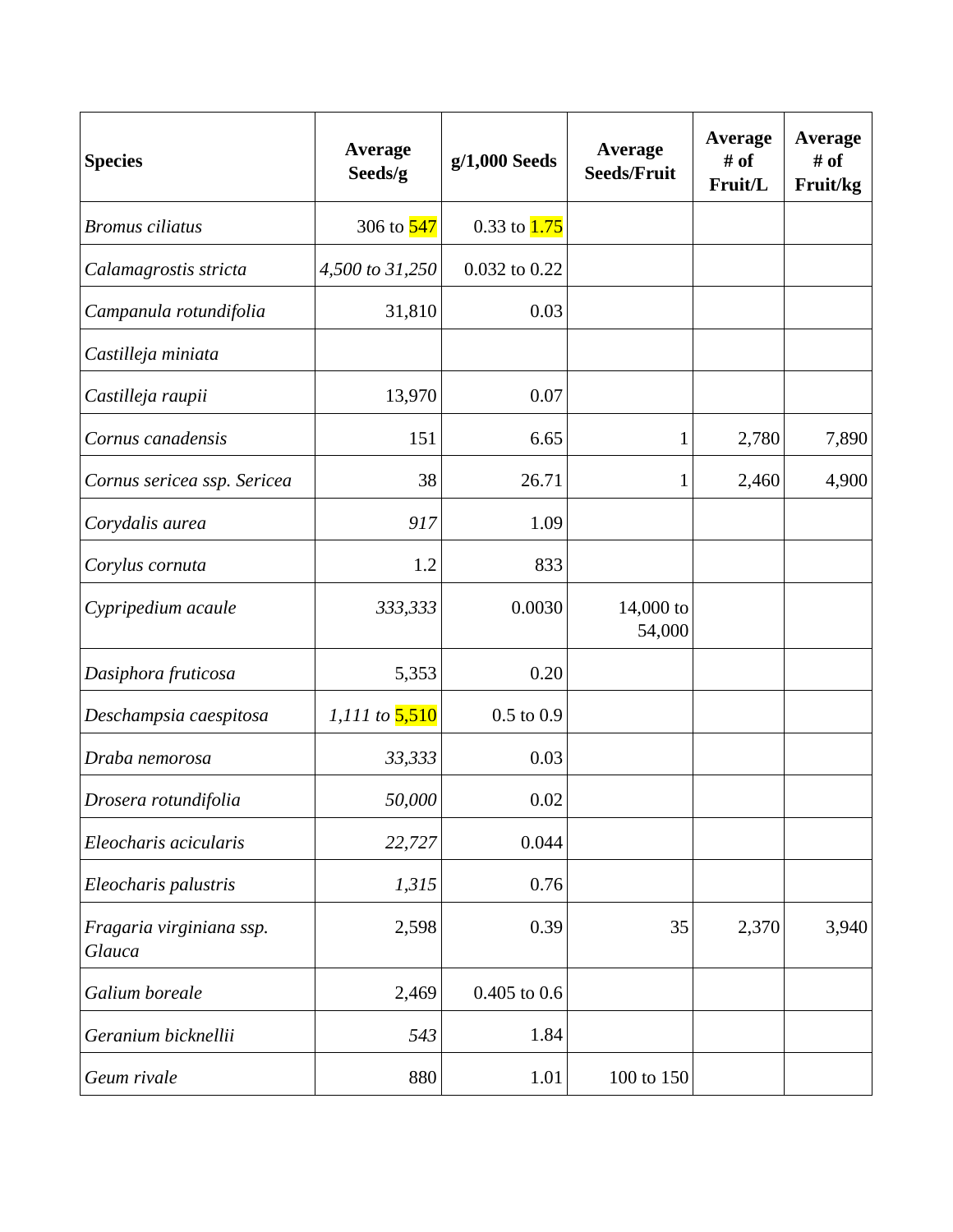| <b>Species</b>                         | <b>Average</b><br>Seeds/g | $g/1,000$ Seeds | Average<br><b>Seeds/Fruit</b> | Average<br># of<br>Fruit/L | <b>Average</b><br># of<br>Fruit/kg |
|----------------------------------------|---------------------------|-----------------|-------------------------------|----------------------------|------------------------------------|
| Hedysarum alpinum                      | $200$ to 229              | 4.35            |                               |                            |                                    |
| Hedysarum boreale                      | $\overline{70}$ to 260    | 4.35 to 5.8     |                               |                            |                                    |
| Heracleum sphondylium ssp.<br>Montanum | 105                       | 6.0 to 14.6     |                               |                            |                                    |
| Hesperostipa curtiseta                 | 81                        | 12.38           |                               |                            |                                    |
| Hudsonia tomentosa                     | 416                       | 2.4             |                               |                            |                                    |
| Juniperus communis                     | 80                        | 23.3            | $1$ to $3$                    |                            |                                    |
| Larix laricina                         | 500 to 699                | 1.43 to 2       |                               |                            |                                    |
| Lathyrus ochroleucus                   | 60                        | 16.4            |                               |                            |                                    |
| Leymus innovatus                       | 55 to 392                 | 18              |                               |                            |                                    |
| Lilium philadelphicum                  | 1,340                     | 1.21            |                               |                            |                                    |
| Linnaea borealis                       | 699                       | $\overline{2}$  | $\mathbf{1}$                  |                            |                                    |
| Lonicera caerulea                      | 1,900                     | 0.54            | 10                            | 2,450                      | 4,350                              |
| Lonicera dioica var.<br>glaucescens    | 20                        | 50              |                               |                            |                                    |
| Lonicera involucrata                   | 720                       | 1.33 to 1.39    |                               |                            |                                    |
| Maianthemum canadense                  | 111                       | 9.05            | 1.3                           | 8,370                      | 14,700                             |
| Melampyrum lineare                     | 414                       | 2.414           | $1$ to $4$                    |                            |                                    |
| Mentha arvensis                        | 9,433 to 10,101           | 0.099 to 0.106  |                               |                            |                                    |
| Mertensia paniculata                   |                           |                 |                               |                            |                                    |
| Mitella nuda                           | 3,606                     | 0.28            |                               |                            |                                    |
| Oxytropis splendens                    | 770                       | 1.3             |                               |                            |                                    |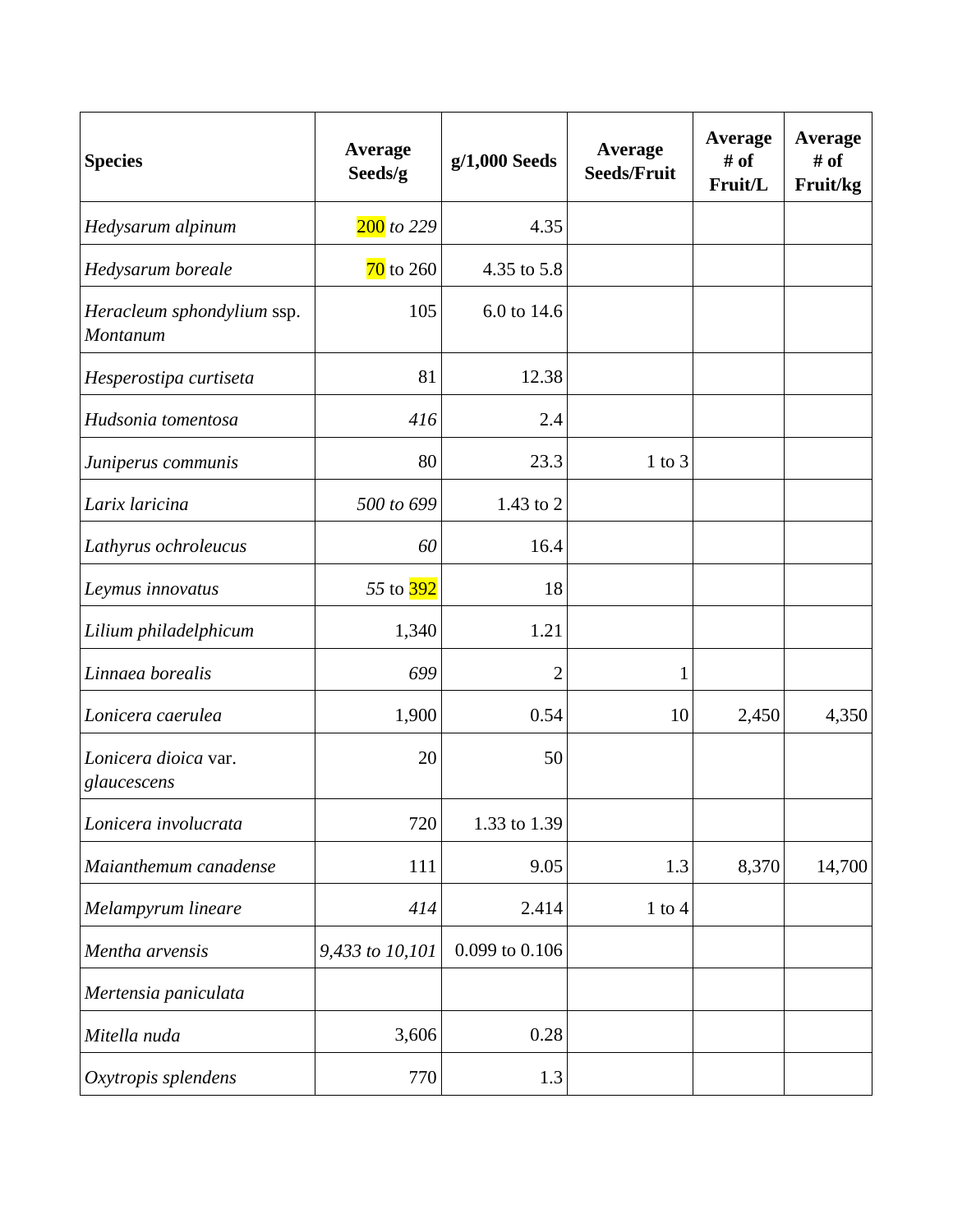| <b>Species</b>                        | Average<br>Seeds/g | $g/1,000$ Seeds  | Average<br><b>Seeds/Fruit</b> | Average<br># of<br>Fruit/L | <b>Average</b><br># of<br>Fruit/kg |
|---------------------------------------|--------------------|------------------|-------------------------------|----------------------------|------------------------------------|
| Phragmites australis                  | 9,090              | 0.11             |                               |                            |                                    |
| Picea glauca                          | 6,250 to 8,333     | $0.12$ to $0.16$ |                               |                            |                                    |
| Pinus banksiana                       | 288                | 3.47             |                               |                            |                                    |
| Populus balsamifera                   | 4,166              | 0.24             |                               |                            |                                    |
| Populus tremuloides                   | 10,000             | 0.1              |                               |                            |                                    |
| Primula pauciflora var.<br>pauciflora | 4,166              | 0.24             |                               |                            |                                    |
| Prunus pensylvanica                   | 26                 | 39.64            | 1                             | 1,620                      | 3,310                              |
| Prunus virginiana                     | 15                 | 69.67            | 1                             | 1,200                      | 2,090                              |
| Pyrola asarifolia                     | 142,857            | 0.007            |                               |                            |                                    |
| Rhododendron<br>groenlandicum         | 53,230             | 0.03             |                               |                            |                                    |
| Ribes glandulosum                     | 1,149              | 0.87             | 14                            |                            |                                    |
| Ribes hudsonianum                     | 1,369 to 2,127     | 0.47 to 0.73     |                               |                            |                                    |
| Ribes lacustre                        | 1,041 to 1,136     | 0.88 to 0.96     |                               |                            |                                    |
| Ribes triste                          | 312                | 3.2              |                               |                            |                                    |
| Rosa acicularis                       | 104                | 9.88             | 23                            | 630                        | 1,130                              |
| Rubus arcticus ssp. Acaulis           | 454 to 591         | 1.69 to 2.2      | 25                            |                            |                                    |
| Rubus idaeus                          | 1,243              | 1.23             | 37                            | 808                        | 1,160                              |
| Rubus pubescens                       |                    |                  |                               |                            |                                    |
| Rumex aquaticus                       | 1,096              | 0.95             |                               |                            |                                    |
| Salix bebbiana                        | 5,500              | 0.1818           |                               |                            |                                    |